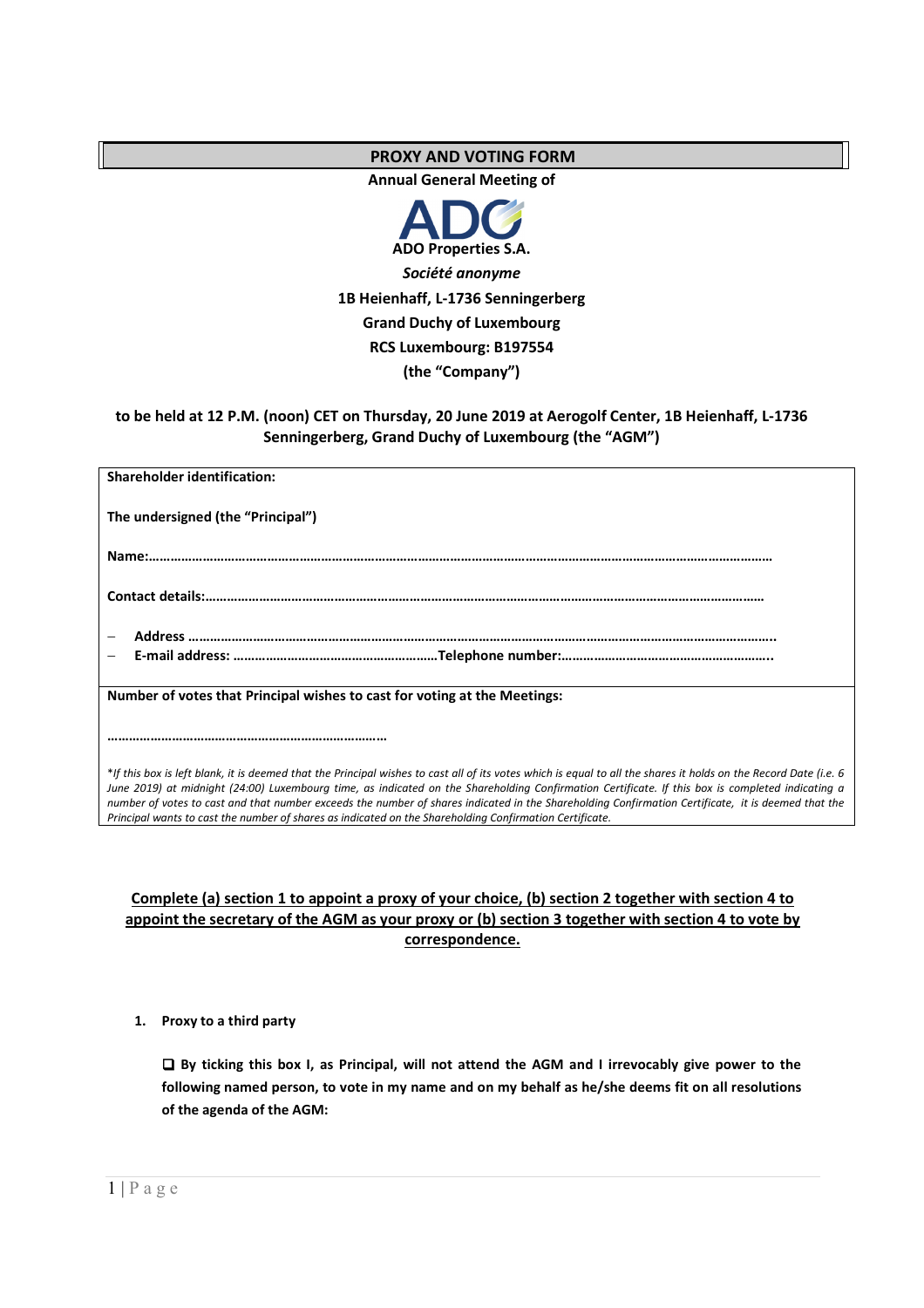........................................................................................................................................................

........................................................................................................................................................\* \**Indicate the last name, first name, address, e-mail address and telephone number of the proxy holder whom you appoint. If the information provided hereto is not complete, your power will be deemed to be given to the Secretary of the AGM* 

## **2. Proxy to the Secretary of the AGM**

 **By ticking this box, I, as Principal, will not attend the AGM and I irrevocably give power to the Secretary of the AGM to vote in my name and on my behalf in the manner subsequently described in section 4. below \*\*.** 

...............................................................................................................................................................

............................................................................................................................................................... \*

*\* Please tick with an « X » the appropriate boxes in section 4 indicating how you wish to vote on each of the relevant items of the agenda of the AGM The omission to tick any box with respect to any resolution shall allow the Secretary to vote at his full discretion on the proposed resolutions.* 

#### **3. Vote by correspondence**

 **By ticking this box, I, as Principal, hereby state that:-** 

- **I** will not attend the AGM in person or be represented by a proxy attending the AGM in person;
- **I** wish to cast my vote at the AGM on the proposed resolutions, by ticking the appropriate box set **forth next to each proposed resolution in section 4 below;\***

*\*Please tick with an « X » the appropriate boxes in section 4 indicating how you wish to vote on each of the relevant items of the agenda of the AGM The omission to tick any box with respect to any resolution shall be considered as an abstention to vote the relevant item.* 

**4. Individual instructions for the proxy to the Secretary of the AGM pursuant to Section 2 /voting instructions pursuant to Section 3, as applicable.**

#### **AGENDA ITEM 1**

**Presentation of the special report of the board of directors of the Company (as required pursuant to Article 441-7 of the Luxembourg law of 10 August 1915 on commercial companies, as amended) on any transaction, since the last general meeting of the Company, in respect of which any of the directors declared to have an interest conflicting with that of the Company.** 

| <b>PROPOSED RESOLUTION</b> | <b>VOTE</b> | <b>VOTE</b>    | <b>ABSTENTION</b> |
|----------------------------|-------------|----------------|-------------------|
|                            | <b>FOR</b>  | <b>AGAINST</b> |                   |
|                            |             | No resolution  |                   |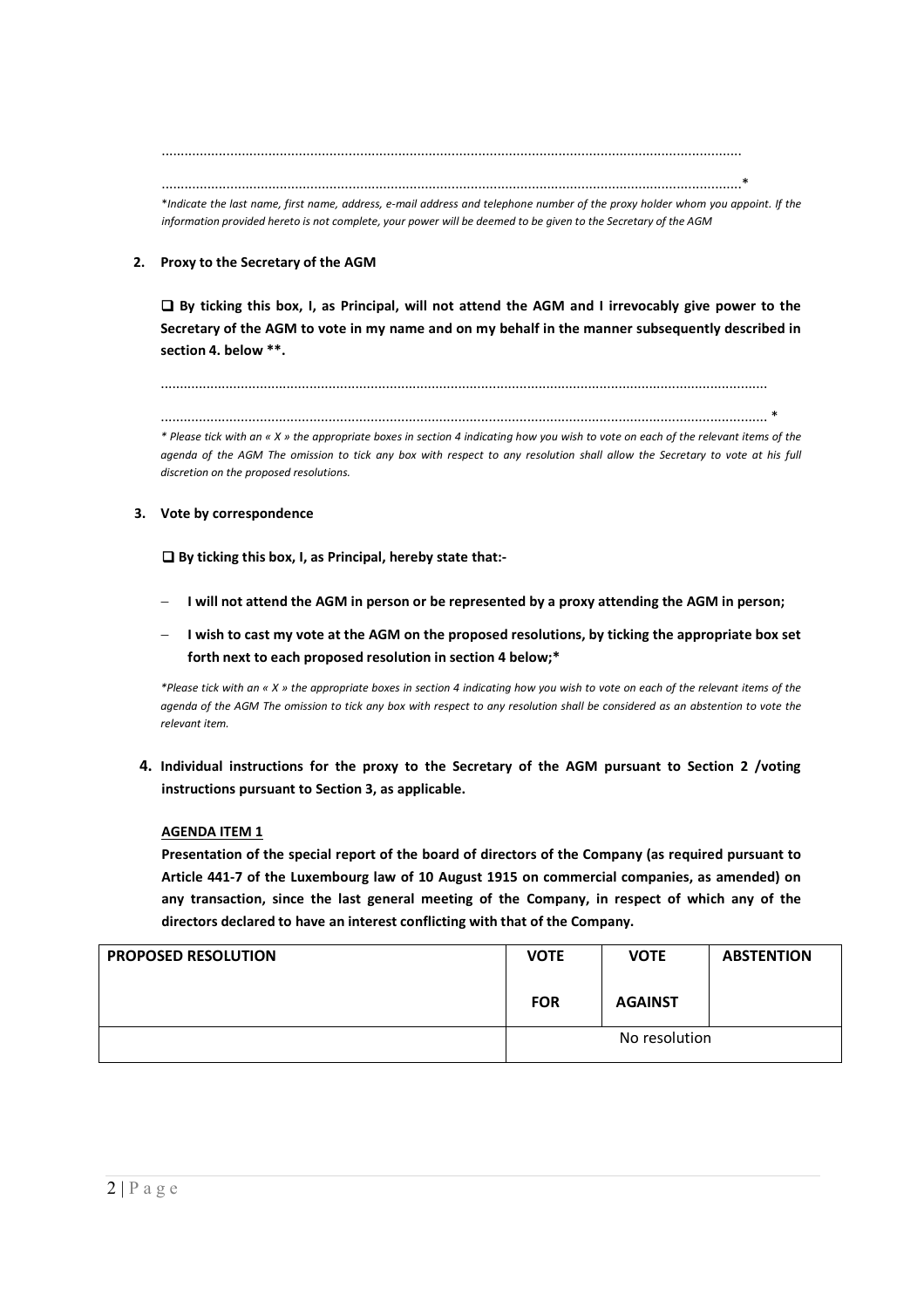**Presentation of the management report of the board of directors for the financial year ending 31 December 2018 and the reports of the independent auditor on the stand-alone annual financial statements and the consolidated financial statements of the Company for the financial year ending 31 December 2018.** 

| <b>PROPOSED RESOLUTION</b> | <b>VOTE</b> | <b>VOTE</b>    | <b>ABSTENTION</b> |
|----------------------------|-------------|----------------|-------------------|
|                            | <b>FOR</b>  | <b>AGAINST</b> |                   |
|                            |             | No resolution  |                   |

## **AGENDA ITEM 3**

**Approval of the stand-alone annual financial statements of the Company for the financial year ending 31 December 2018.** 

| <b>PROPOSED RESOLUTION</b>                                     | <b>VOTE</b> | <b>VOTE</b>    | <b>ABSTENTION</b> |
|----------------------------------------------------------------|-------------|----------------|-------------------|
|                                                                | <b>FOR</b>  | <b>AGAINST</b> |                   |
| The General Meeting, after having reviewed the management      | □           | п              |                   |
| report of the board of directors and the report of the         |             |                |                   |
| independent auditor, approves the stand-alone annual           |             |                |                   |
| financial statements for the financial year ending 31 December |             |                |                   |
| 2018 in their entirety, showing a profit for that year of EUR  |             |                |                   |
| 46,226,992 established in accordance with Luxembourg GAAP.     |             |                |                   |

#### **AGENDA ITEM 4**

**Approval of the consolidated financial statements of the Company for the financial year ending 31 December 2018.**

| <b>PROPOSED RESOLUTION</b>                                       | <b>VOTE</b> | <b>VOTE</b>    | <b>ABSTENTION</b> |
|------------------------------------------------------------------|-------------|----------------|-------------------|
|                                                                  | <b>FOR</b>  | <b>AGAINST</b> |                   |
| The General Meeting, after having reviewed the management        |             |                |                   |
| report of the board of directors and the report of the           |             |                |                   |
| independent auditor, approves the consolidated financial         |             |                |                   |
| statements of the Company established in accordance with         |             |                |                   |
| international accounting standards for the financial year ending |             |                |                   |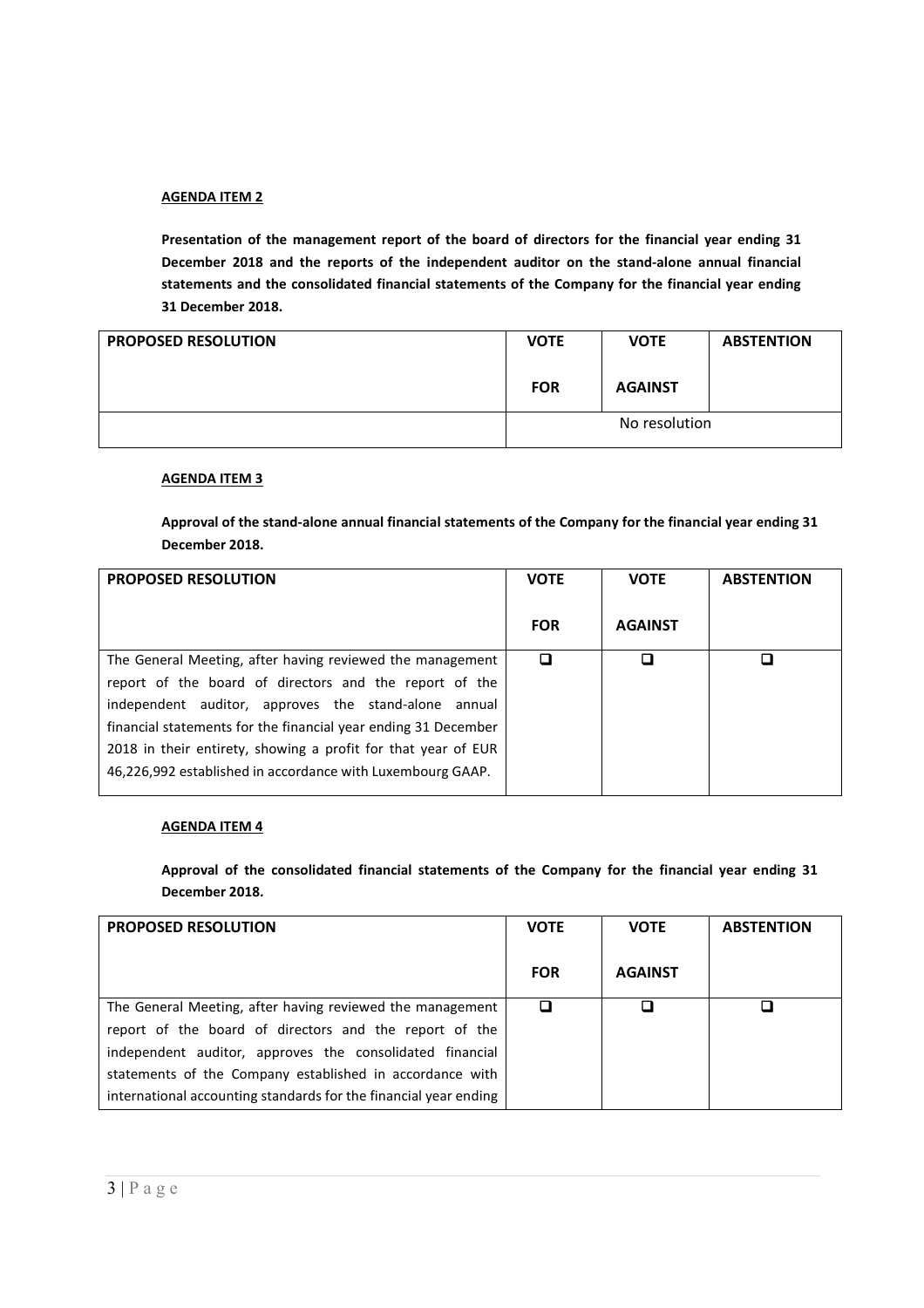| 31 December 2018, showing a consolidated net profit of EUR |  |  |
|------------------------------------------------------------|--|--|
| 397,464,005.                                               |  |  |

## **Approval of the allocation of results and determination of the dividend.**

| PROPOSED RESOLUTION                                              |              | <b>VOTE</b> | <b>VOTE</b>    | <b>ABSTENTION</b> |
|------------------------------------------------------------------|--------------|-------------|----------------|-------------------|
|                                                                  |              |             |                |                   |
|                                                                  |              | <b>FOR</b>  | <b>AGAINST</b> |                   |
| The General Meeting acknowledges that the net profit of the      |              | $\Box$      | $\Box$         | $\Box$            |
| Company amounts to EUR 46,226,992 according to the stand-        |              |             |                |                   |
| alone financial statements established in accordance with        |              |             |                |                   |
| Luxembourg GAAP.                                                 |              |             |                |                   |
|                                                                  |              |             |                |                   |
| On this basis the General Meeting, upon the proposal of the      |              |             |                |                   |
| board of directors, decides to pay out a dividend from the       |              |             |                |                   |
| distributable results and to allocate the results of the Company |              |             |                |                   |
| based on the stand-alone annual financial statements of the      |              |             |                |                   |
| Company for the financial year ending 31 December 2018.          |              |             |                |                   |
|                                                                  |              |             |                |                   |
| Distributable profits 31 December 2018:                          |              |             |                |                   |
|                                                                  | In EUR       |             |                |                   |
| Share Capital                                                    | 54,722       |             |                |                   |
| Profit brought forward - opening                                 |              |             |                |                   |
| balance 01.01.2018                                               | 19,766,631   |             |                |                   |
| Profit (loss) for year 2018                                      | 46,226,992   |             |                |                   |
| Closing balance as at 31.12.2018                                 | 65,993,623   |             |                |                   |
|                                                                  |              |             |                |                   |
| Restricted profit:<br>Net book value of formation                |              |             |                |                   |
| expenses as 31.12.2018                                           | (9,657,943)  |             |                |                   |
| Legal reserve                                                    | (4)          |             |                |                   |
| Distributable amount retained                                    |              |             |                |                   |
| earnings                                                         | 56,335,676   |             |                |                   |
| Share premium account                                            | 844,345,307  |             |                |                   |
| Total maximum distributable                                      |              |             |                |                   |
| amount                                                           | 900,680,983  |             |                |                   |
| Total proposed divided (0.75 EUR                                 |              |             |                |                   |
| per share)<br>Distributable amount carried                       | (33,000,000) |             |                |                   |
| forward                                                          | 867,680,983  |             |                |                   |
|                                                                  |              |             |                |                   |
|                                                                  |              |             |                |                   |
| The General Meeting acknowledges that the record date            |              |             |                |                   |
|                                                                  |              |             |                |                   |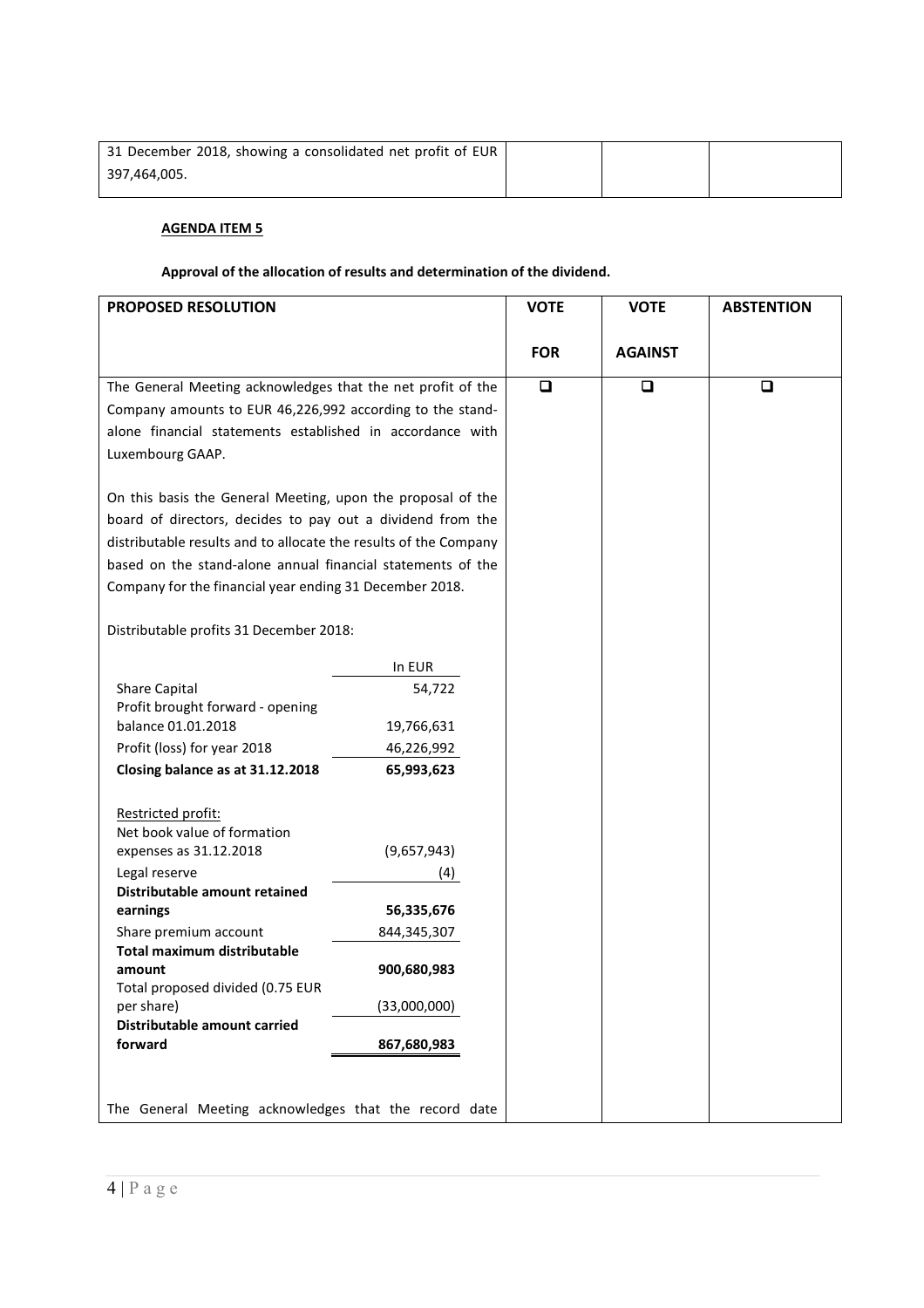| determining the eligibility to receive a dividend payment shall |  |  |
|-----------------------------------------------------------------|--|--|
| be the date of this AGM (i.e. 20 June 2019), and that the       |  |  |
| payment of dividends shall commence on 21 June 2019.            |  |  |
|                                                                 |  |  |

**Approval of the re-appointment of Mr. Rabin Savion as director of the Company for a period running from the date of this AGM until the annual general meeting to take place in the year 2020 on the condition that Mr. Rabin Savion remains in the position of CEO of the Company during that period of his appointment; approval that Mr. Rabin Savion shall receive no remuneration in respect of his corporate mandate as a director of the Company but that the board of directors shall be entitled to approve his remuneration for his mandate as CEO of the Company in such amount as the board of directors deems appropriate.**

| <b>PROPOSED RESOLUTION</b>                                     | <b>VOTE</b> | <b>VOTE</b>    | <b>ABSTENTION</b> |
|----------------------------------------------------------------|-------------|----------------|-------------------|
|                                                                | <b>FOR</b>  | <b>AGAINST</b> |                   |
|                                                                |             |                |                   |
| The General Meeting approves the appointment of Mr. Rabin      | $\Box$      | $\Box$         | □                 |
| Savion as director of the Company for a period running from    |             |                |                   |
| the date of this AGM until the annual general meeting of the   |             |                |                   |
| Company to take place in the year 2020 on the condition that   |             |                |                   |
| Mr. Rabin Savion remains in the position of CEO of the         |             |                |                   |
| Company. For the avoidance of doubt, if Mr. Rabin Savion       |             |                |                   |
| ceases to be the CEO of the Company for any reason prior to    |             |                |                   |
| the annual general meeting to take place in the year 2020, his |             |                |                   |
| position as a director of the Company will be deemed to        |             |                |                   |
| terminate automatically.                                       |             |                |                   |
|                                                                |             |                |                   |
| The General Meeting approves that Mr. Rabin Savion shall       |             |                |                   |
| receive no remuneration in respect of his corporate mandate    |             |                |                   |
| as a director of the Company but that the board of directors   |             |                |                   |
| shall be entitled to approve his remuneration for his mandate  |             |                |                   |
| as CEO of the Company in such amount as the board of           |             |                |                   |
| directors deems appropriate.                                   |             |                |                   |
|                                                                |             |                |                   |

#### **AGENDA ITEM 7**

**Approval of the re-appointment of Mr. Michael Bütter as director of the Company for a period running from the date of this AGM until the annual general meeting to take place in the year 2020 and approval of his annual fixed remuneration of EUR 50,000 and an additional remuneration amount of EUR 1,500 per attendance at a meeting of the board of directors or any committee of the Company, of which he is a member.**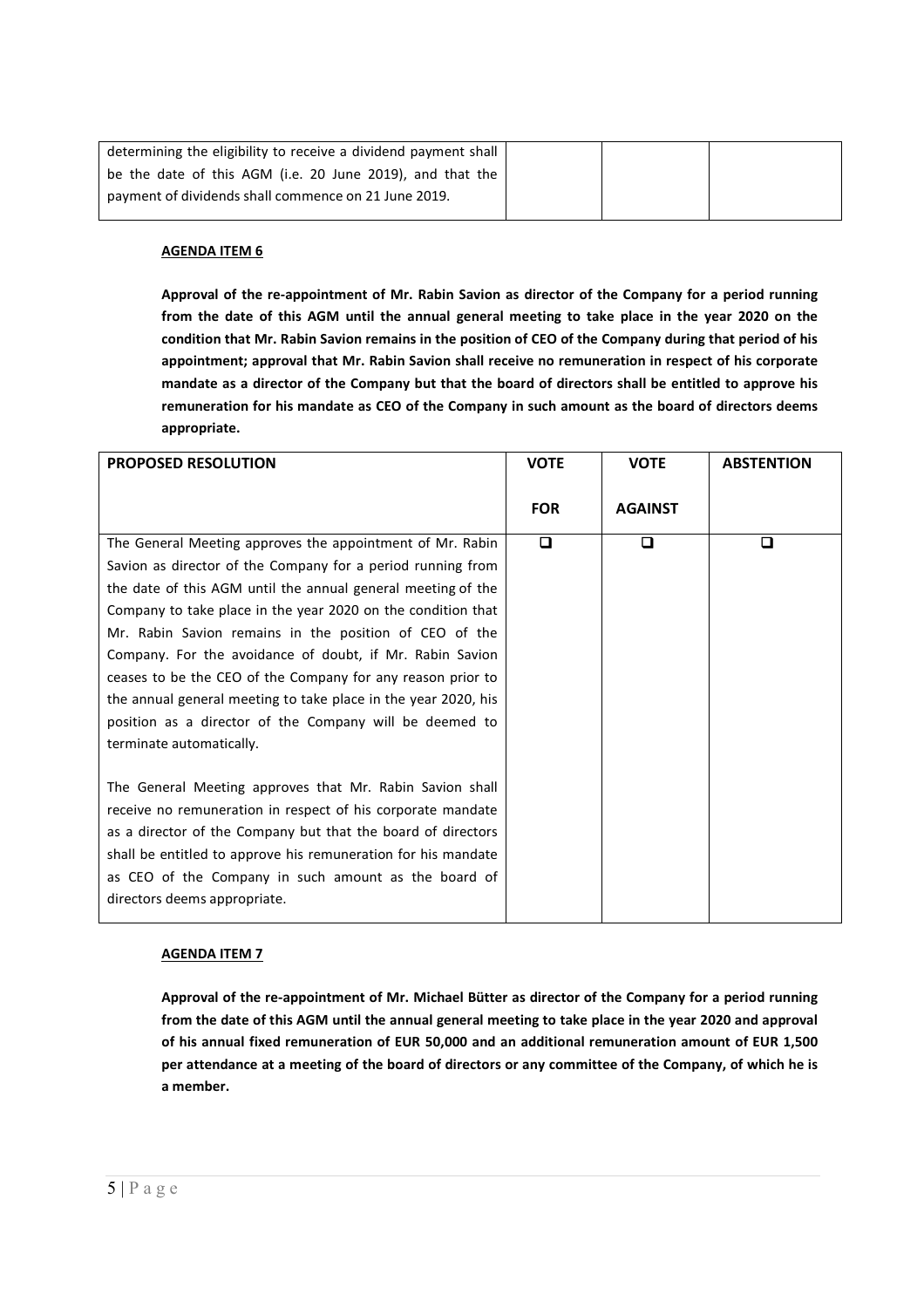| <b>PROPOSED RESOLUTION</b>                                     | <b>VOTE</b> | <b>VOTE</b>    | <b>ABSTENTION</b> |
|----------------------------------------------------------------|-------------|----------------|-------------------|
|                                                                | <b>FOR</b>  | <b>AGAINST</b> |                   |
| The General Meeting approves the appointment of Mr.            | □           | ◘              | □                 |
| Michael Bütter as director of the Company for a period running |             |                |                   |
| from the date of this AGM until the annual general meeting of  |             |                |                   |
| the Company to take place in the year 2020.                    |             |                |                   |
| The General Meeting approves the annual fixed remuneration     |             |                |                   |
| of Mr. Michael Bütter for his role as director in an amount of |             |                |                   |
| EUR 50,000 and an additional remuneration amount of EUR        |             |                |                   |
| 1,500 per attendance at a meeting of the board of directors or |             |                |                   |
| any committee of the Company, of which he is a member.         |             |                |                   |

**Approval of the re-appointment of Mr. Amit Segev as director of the Company for a period running from the date of this AGM until the annual general meeting to take place in the year 2020 and approval of his annual fixed remuneration of EUR 50,000 and an additional remuneration amount of EUR 1,500 per attendance at a meeting of the board of directors or any committee of the Company, of which he is a member.**

| <b>PROPOSED RESOLUTION</b>                                     | <b>VOTE</b> | <b>VOTE</b>    | <b>ABSTENTION</b> |
|----------------------------------------------------------------|-------------|----------------|-------------------|
|                                                                | <b>FOR</b>  | <b>AGAINST</b> |                   |
| The General Meeting approves the appointment of Mr. Amit       | □           | ◘              | LΙ                |
| Segev as director of the Company for a period running from the |             |                |                   |
| date of this AGM until the annual general meeting of the       |             |                |                   |
| Company to take place in the year 2020.                        |             |                |                   |
|                                                                |             |                |                   |
| The General Meeting approves the annual fixed remuneration     |             |                |                   |
| of Mr. Amit Segev for his role as director in an amount of EUR |             |                |                   |
| 50,000 and an additional remuneration amount of EUR 1,500      |             |                |                   |
| per attendance at a meeting of the board of directors or any   |             |                |                   |
| committee of the Company, of which he is a member              |             |                |                   |

# **AGENDA ITEM 9**

**Approval of the re-appointment of Mr. Jörn Stobbe as director of the Company for a period running from the date of this AGM until the annual general meeting to take place in the year 2020 and approval of his annual fixed remuneration of EUR 50,000 and an additional remuneration amount of EUR 1,500**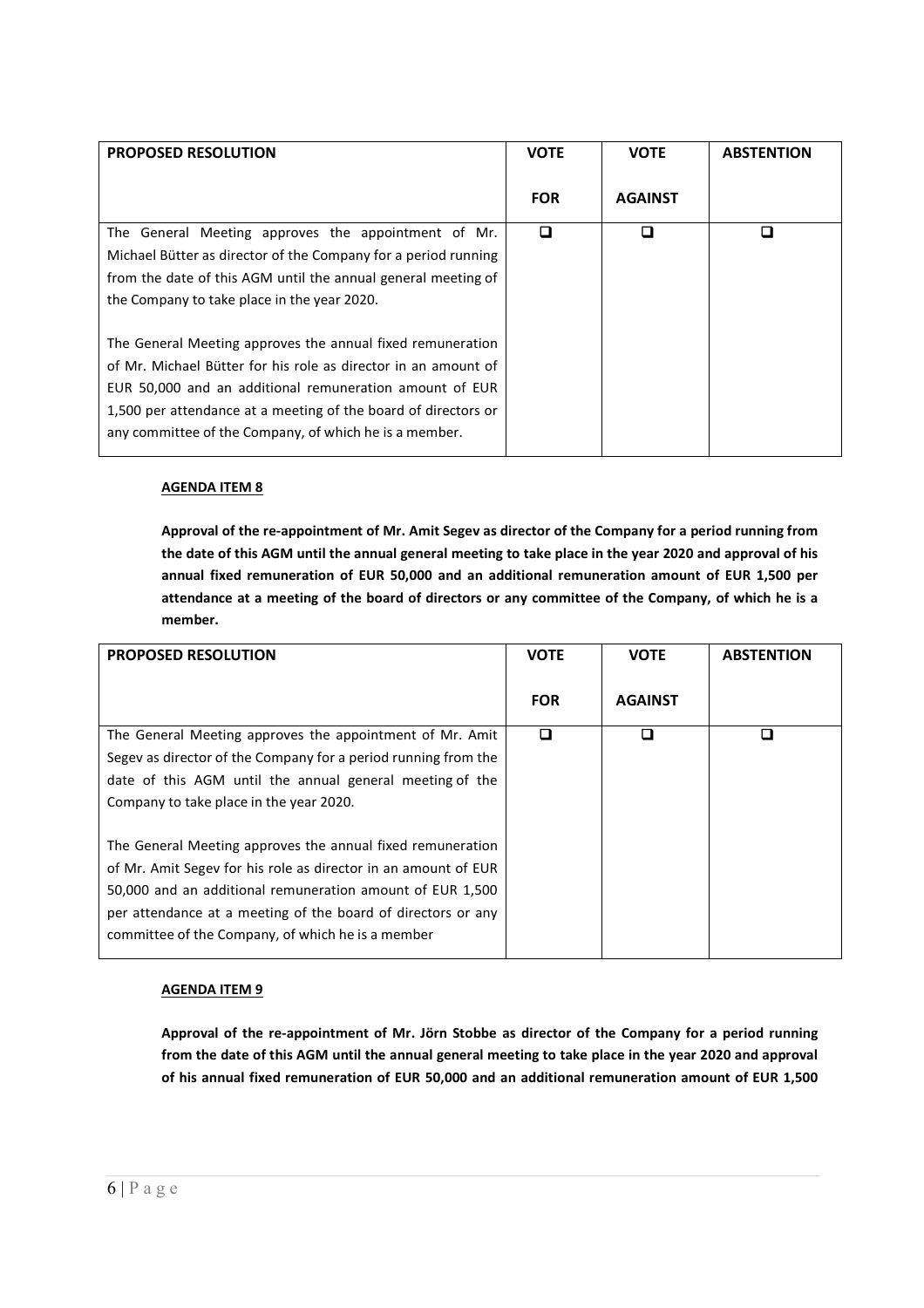**per attendance at a meeting of the board of directors or any committee of the Company, of which he is a member.**

| <b>PROPOSED RESOLUTION</b>                                      | <b>VOTE</b> | <b>VOTE</b>    | <b>ABSTENTION</b> |
|-----------------------------------------------------------------|-------------|----------------|-------------------|
|                                                                 | <b>FOR</b>  | <b>AGAINST</b> |                   |
| The General Meeting approves the appointment of Mr. Jörn        | □           | П              |                   |
| Stobbe as director of the Company for a period running from     |             |                |                   |
| the date of this AGM until the annual general meeting of the    |             |                |                   |
| Company to take place in the year 2020.                         |             |                |                   |
| The General Meeting approves the annual fixed remuneration      |             |                |                   |
| of Mr. Jörn Stobbe for his role as director in an amount of EUR |             |                |                   |
| 50,000 and an additional remuneration amount of EUR 1,500       |             |                |                   |
| per attendance at a meeting of the board of directors or any    |             |                |                   |
| committee of the Company, of which he is a member.              |             |                |                   |
|                                                                 |             |                |                   |

#### **AGENDA ITEM 10**

**Approval of annual fixed remuneration of Mr. Moshe Dayan for his role as director in an amount of EUR 50,000 and an additional remuneration amount of EUR 1,500 per attendance at a meeting of the board of directors or any committee of the Company, of which he is a member.**

| <b>PROPOSED RESOLUTION</b>                                     | <b>VOTE</b> | <b>VOTE</b>    | <b>ABSTENTION</b> |
|----------------------------------------------------------------|-------------|----------------|-------------------|
|                                                                | <b>FOR</b>  | <b>AGAINST</b> |                   |
| The General Meeting approves the annual fixed remuneration     |             |                |                   |
| of Mr. Moshe Dayan for his role as director in an amount of    |             |                |                   |
| EUR 50,000 and an additional remuneration amount of EUR        |             |                |                   |
| 1,500 per attendance at a meeting of the board of directors or |             |                |                   |
| any committee of the Company, of which he is a member          |             |                |                   |
|                                                                |             |                |                   |

## **AGENDA ITEM 11**

**Approval of annual fixed remuneration of Mr. Sebastian-Dominik Jais for his role as director in an amount of EUR 50,000 and an additional remuneration amount of EUR 1,500 per attendance at a meeting of the board of directors or any committee of the Company, of which he is a member.**

| <b>PROPOSED RESOLUTION</b>                                 | <b>VOTE</b> | <b>VOTE</b>    | <b>ABSTENTION</b> |
|------------------------------------------------------------|-------------|----------------|-------------------|
|                                                            | <b>FOR</b>  | <b>AGAINST</b> |                   |
| The General Meeting approves the annual fixed remuneration |             |                |                   |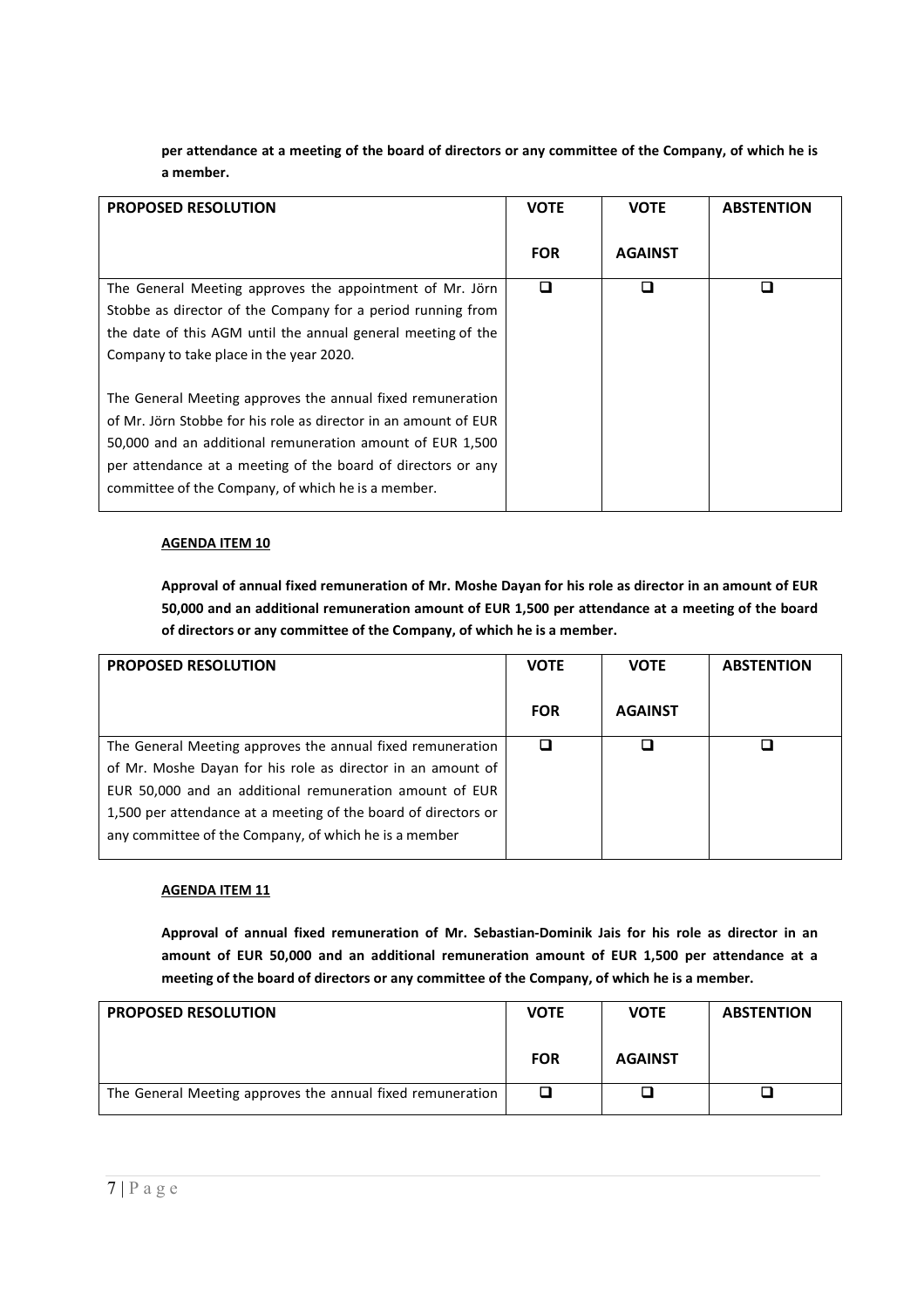| of Mr. Sebastian-Dominik Jais for his role as director in an |  |  |
|--------------------------------------------------------------|--|--|
| amount of EUR 50,000 and an additional remuneration amount   |  |  |
| of EUR 1,500 per attendance at a meeting of the board of     |  |  |
| directors or any committee of the Company, of which he is a  |  |  |
| member.                                                      |  |  |
|                                                              |  |  |

**Approval of annual fixed remuneration of Mr. Constantin Papadimitriou for his role as director in an amount of EUR 50,000 and an additional remuneration amount of EUR 1,500 per attendance at a meeting of the board of directors or any committee of the Company, of which he is a member.**

| <b>PROPOSED RESOLUTION</b>                                     | <b>VOTE</b> | <b>VOTE</b>    | <b>ABSTENTION</b> |
|----------------------------------------------------------------|-------------|----------------|-------------------|
|                                                                | <b>FOR</b>  | <b>AGAINST</b> |                   |
| The General Meeting approves the annual fixed remuneration     |             | П              |                   |
| of Mr. Constantin Papadimitriou for his role as director in an |             |                |                   |
| amount of EUR 50,000 and an additional remuneration amount     |             |                |                   |
| of EUR 1,500 per attendance at a meeting of the board of       |             |                |                   |
| directors or any committee of the Company, of which he is a    |             |                |                   |
| member.                                                        |             |                |                   |

#### **AGENDA ITEM 13**

**Approval in principle to increase the board of directors of the Company by appointing an additional independent director.** 

| <b>PROPOSED RESOLUTION</b>                                    | <b>VOTE</b> | <b>VOTE</b>    | <b>ABSTENTION</b> |
|---------------------------------------------------------------|-------------|----------------|-------------------|
|                                                               | <b>FOR</b>  | <b>AGAINST</b> |                   |
| The General Meeting approves in principle to increase the     |             |                |                   |
| board of directors of the Company by appointing an additional |             |                |                   |
| independent director. It is noted that in order to make this  |             |                |                   |
| appointment once a candidate has been chosen, an additional   |             |                |                   |
| general meeting of shareholders must be convened.             |             |                |                   |

## **AGENDA ITEM 14**

**Approval of the remuneration of any directors appointed by co-optation of the board of directors in replacement of any directors appointed by the general meeting of shareholders of the Company.**

| <b>PROPOSED RESOLUTION</b> | <b>VOTE</b> | <b>VOTE</b> | <b>ABSTENTION</b> |
|----------------------------|-------------|-------------|-------------------|
|                            |             |             |                   |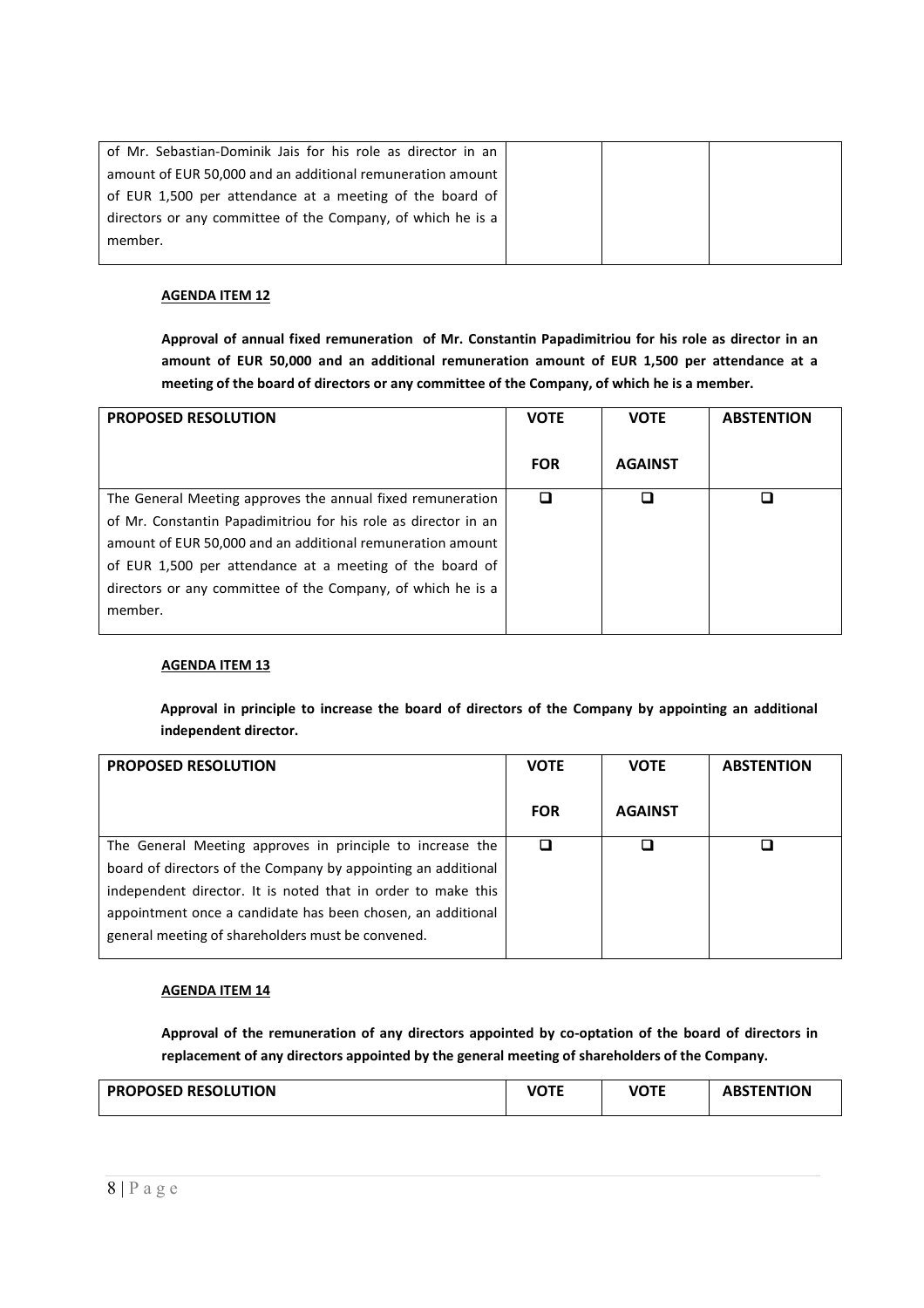| <b>FOR</b> | <b>AGAINST</b> |  |
|------------|----------------|--|
| □          |                |  |
|            |                |  |
|            |                |  |
|            |                |  |
|            |                |  |
|            |                |  |
|            |                |  |
|            |                |  |

**Approval of the discharge of all directors having held office during the financial year ending 31 December 2018.**

| <b>PROPOSED RESOLUTION</b>                                               | <b>VOTE</b> | <b>VOTE</b>    | <b>ABSTENTION</b> |
|--------------------------------------------------------------------------|-------------|----------------|-------------------|
|                                                                          | <b>FOR</b>  | <b>AGAINST</b> |                   |
| The General Meeting decides to grant discharge to all directors          |             |                |                   |
| having held office during the financial year ending 31<br>December 2018. |             |                |                   |

#### **AGENDA ITEM 16**

**Approval of the re-appointment of KPMG Luxembourg as independent auditor of the Company until the annual general meeting to take place in 2020.**

| <b>PROPOSED RESOLUTION</b>                                  | <b>VOTE</b> | <b>VOTE</b>    | <b>ABSTENTION</b> |
|-------------------------------------------------------------|-------------|----------------|-------------------|
|                                                             | <b>FOR</b>  | <b>AGAINST</b> |                   |
| The General Meeting decides to approve the re-appointment   |             |                |                   |
| of KPMG Luxembourg, société cooperative, with registered    |             |                |                   |
| office at 39, avenue John F. Kennedy, L-1855 Luxembourg as  |             |                |                   |
| independent auditor of the Company until the annual general |             |                |                   |
| meeting to take place in 2020.                              |             |                |                   |

By signing this Proxy and Voting Form, the Principal hereby consents that the data contained herein is collected, processed and used for the purpose of the AGM and the vote on the resolutions and that such data may be transmitted to entities involved in the organisation of the AGM.